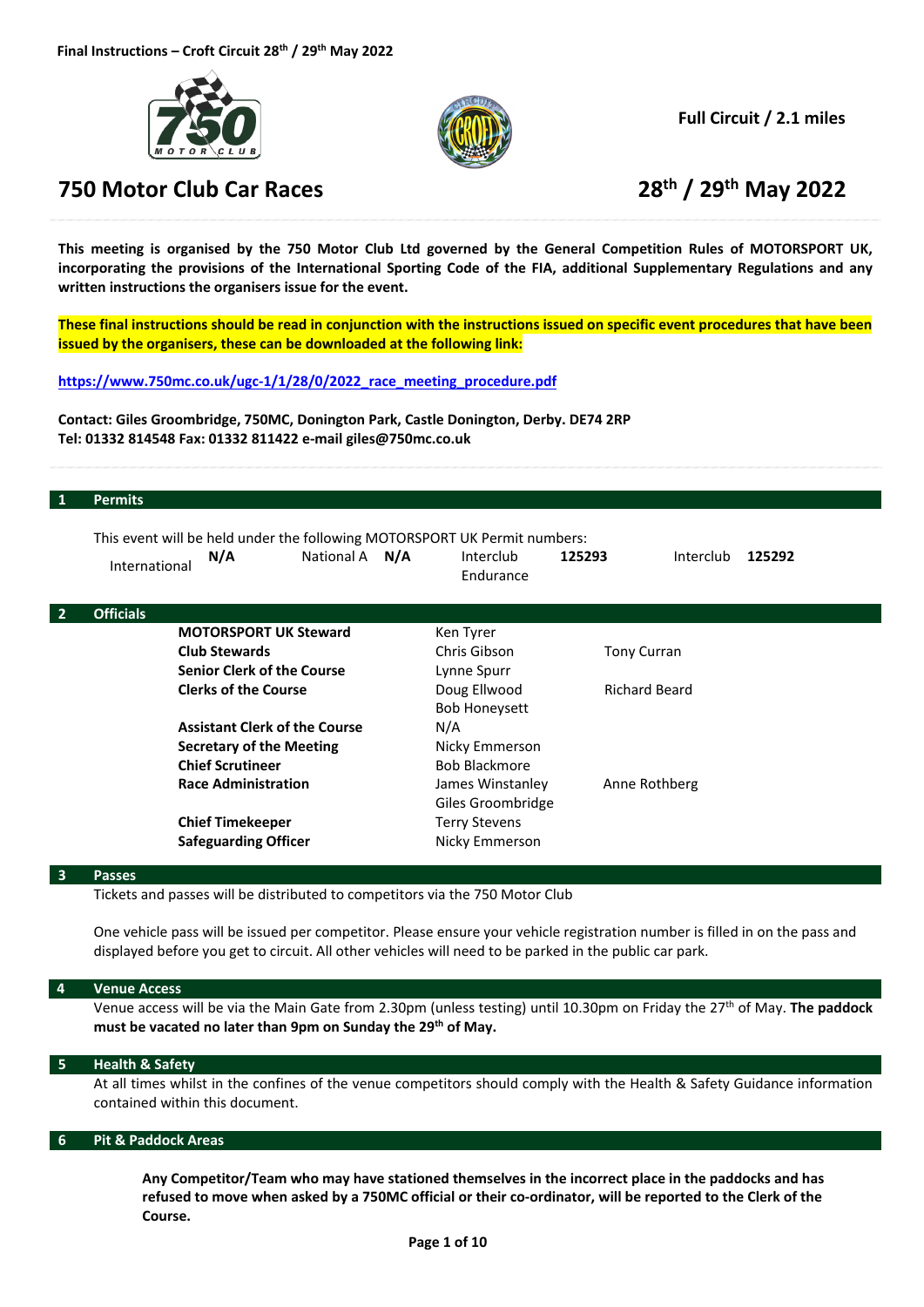# **Final Instructions – Croft Circuit 28th / 29th May 2022**

# **6.1 Engine/Noise Pollution**

Engines can only be run after 09.00 on Saturday and 11.30 on Sunday.

# **6.2 Paddock**

- **6.2.1** Teams are responsible for the removal of waste oil & containers from the venue
- **6.2.2** All domestic rubbish must be placed in the bins provided. **Any scrap vehicle parts including tyres must be removed from the venue.**
- **6.2.3** Under no circumstances must any paddock surface be broken in any way i.e. tent pegs/stakes etc.
- **6.2.4** Hospitality is not permitted in the paddock/pit area without the express permission of the Circuit. The only exception to this is hospitality for competitors and official team personnel.
- **6.2.5** It is the responsibility of the teams to control any used or replacement tyres. These tyres are not permitted to be given to any members of the public and/or sponsors and guests and must be removed from the venue at the end of the event.
- **6.2.6** Teams are responsible for ensuring that members of the public do not wander through their pit garages and into the pit lane. The use of Tensa Barriers, post and rope or post and chain is recommended for when rear garage doors are left open.
- **6.2.7** Teams must either use cable protection to cover trailing cables or tape the cables to the ground all the way along their length, using hazard tape (clearly tape will only work in dry weather so ideally cable protection should be used).
- **6.2.8** Please be aware that there is a site speed limit of 20mph.

#### **6.3 Pitlane**

- **6.3.1**  The outer lane or lanes are to be kept unobstructed to allow safe passage of cars at all times. The onus shall be on all drivers to take due care and drive at minimum speeds in the Pit Lane. **At the end of each practice** session and races, teams are required to remove all equipment from the pit lane to allow the other series **teams' access to pit lane.**
- **6.3.2** The pitlane speed limit for all sessions will be **60kph**
- **6.3.3** The Pit Signalling wall must be kept clear of all team personnel at the start of each race.
- **6.3.4** Refuelling in the pit lane is not permitted unless allowed for in the Championship/Series Regulations.
- **6.3.5** Children under the age of 16 years are not permitted in the pit lane area.

### **6.4 Support Vehicles**

The use of vehicles is not permitted unless towing a trailer for the purpose of transporting ancillary motor race equipment in the pit & paddock area. No competitor may use a support vehicle in the pit road at any time unless authorised by a race official. Any misuse of "support vehicles" will be brought to the attention of the Senior Officials and appropriate action may be taken.

### **7 Signing On For Competitors**

Prior to taking part in their FIRST event of the year each competitor must log on to the RevUp entry portal and upload a photograph of their race licence. This can be done by going to the "Notifications" tab on the new for 2022 RevUp dashboard.

If this is a driver's FIRST event of the year they must complete the various technical self‐declaration sections contained within RevUp. The form relating to a driver's personal equipment such as helmet, overalls and FHRs must be completed by going to the "My Details" tab on the RevUp dashboard and completing the "Competition Info" section. The form relating to vehicle equipment such as harnesses and fire suppression systems must be completed by going to the "My Vehicles" tab, then clicking on the appropriate car and filling out the "Equipment Details" section.

Prior to taking part in the event, drivers must sign on for the meeting. Sign on will open 7 days prior to the event start for drivers who have booked and paid for a given race. This can be completed by going to the "Sign On" tab of the RevUp dashboard.

Alternatively, a PDF version of this form can be downloaded from the Motorsport UK website by going to the following link: **https://www.750mc.co.uk/ugc‐1/1/28/0/2022\_scrutineering\_pdf\_1\_of\_2.pdf**

This must then be completed and sent to the 750 Motor Club office via email (iain@750mc.co.uk) at least three days before the event. Licences will not be physically checked at the event but will be checked with Motorsport UK. Please continue to bring your licence with you to all events as there is a possibility that spot checks may be made.

Upgrade cards that need signing by the Clerk of the Course need to be handed in to the Race Administration office in advance of competition starting.

# **DRIVERS WHO HAVE NOT COMPLETED THE SELF\_DECLARATION FOR SCRUTINEERING OR ONLINE SIGN ON IN ADVANCE OF THE MEETING WILL NOT BE PERMITTED ON TO THE CIRCUIT.**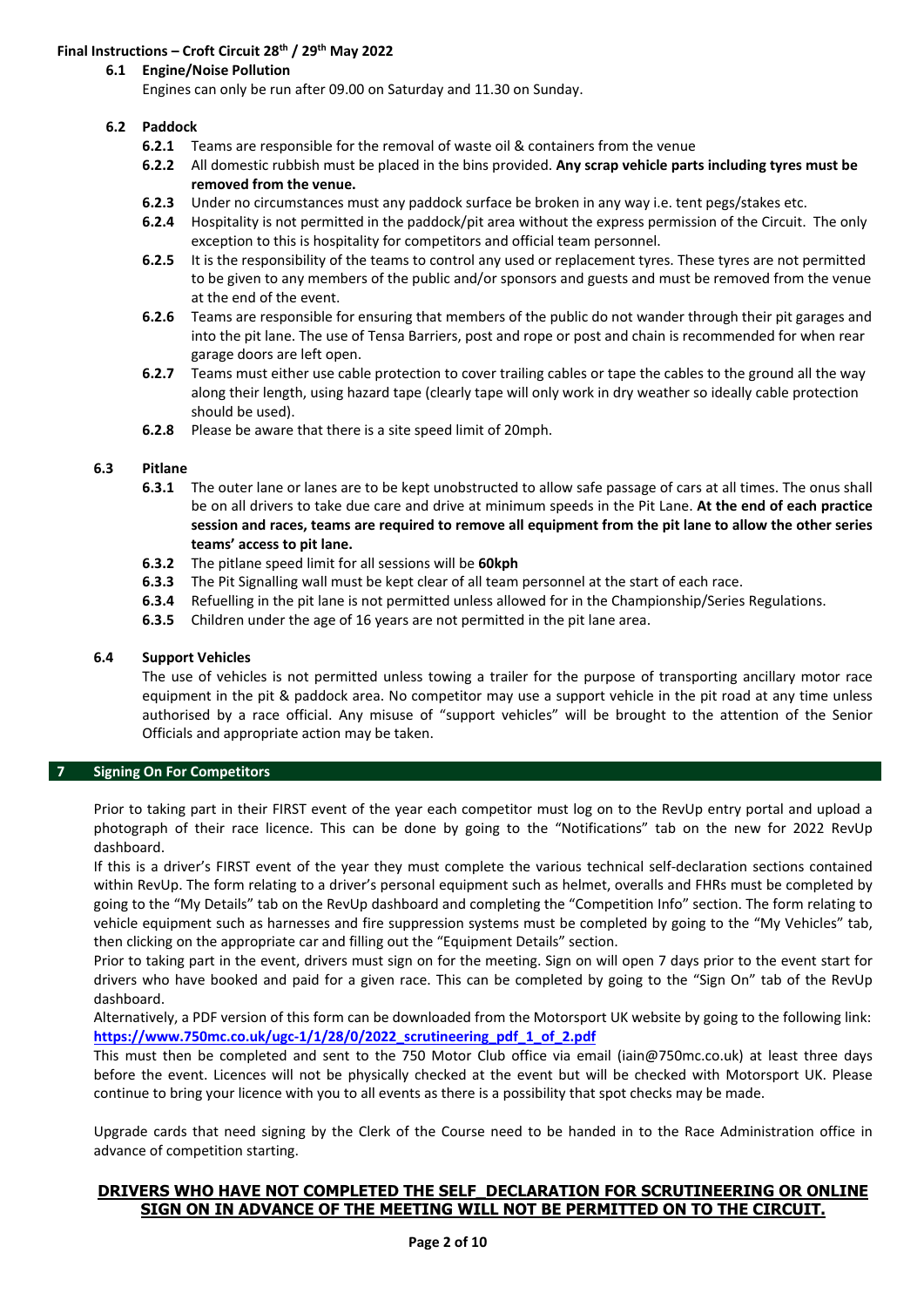#### **8 Scrutineering**

For the majority of competitors there will be no pre-event scrutineering before going onto track as this will have been **covered by completion of the self‐declaration (see Section 7 – Signing On For Competitors)**

Scrutineers are now permitted to make checks on vehicles at each event along with checks on competitors' equipment such as overalls, helmets, etc. Consequently, the following formula have been selected for scrutineering, all competitors in these championships must go to the scrutineering bay at the times shown below:

**Saturday – Sport Specials:7.30am Saturday – Roadsports: 8.15am Sunday – Club Enduro: 9.30am**

Note: Once a vehicle has passed scrutineering and the driver's equipment (including 2<sup>nd</sup> and 3<sup>rd</sup> drivers where applicable) has been checked and passed, the driver will be issued with a sticker that must be placed prominently on the front of **the vehicle or the windscreen (for saloon and GT cars.)**

Note: Helmets and FHR devises which do not bear a Motorsport UK (or MSA) approval sticker must be presented to the Scrutineers who will visually inspect the equipment and issue a sticker in accordance with Motorsport UK procedures.

Noise testing will take place at this event upon entry to the assembly area. All cars must report for noise testing prior to their first session on circuit. Competitors are advised to leave adequate time to ensure their car is noise tested prior to **their first session. Noise limits are as per current MOTORSPORT UK Regulations.** 

There will be a designated flat patch in the scrutineering bay which will be clearly marked should drivers wish to check **their vehicles prior to competition.**

#### **9 Eligibility**

In addition to the Championship/Series Eligibility Scrutineers, eligibility may be checked by a member of the MOTORSPORT UK Technical Commission as listed in the MOTORSPORT UK Officials' Yearbook Appendix 5(d).

### **10 Drivers Briefings**

There will be physical driver's briefings at this event for the Formula listed below. These will take place at the following **times and places:**

#### **Roadsports: 1.00pm (Sat ‐ Halifax Room (Next to Race Admin) Club Enduro: 1.45pm (Sun) – Club Enduro Hospitality Area / TWP Racing**

In order to assist competitors who have not raced at this circuit in its current configuration under MOTORSPORT UK regulations a set of briefing notes will be available to download at the 750 Motor Club website from the Event Noticeboard: **https://www.750mc.co.uk/calendar.htm**

These notes include useful information on particular features relevant to this circuit and how the meeting will operate. All competitors are urged to be familiar with them. If a new driver has specific questions in the first instance please contact the club via email.

#### **11 Circuit Access**

#### **11.1 Vehicles in garages**

You will access the circuit via the Assembly Area, which is located adjacent to the first corner.

#### **11.2 All other competitors**

You will access the circuit via the Assembly Area, which is located adjacent to the first corner

#### **12 Practice**

Practice will take place as per the timetable. It is the driver's responsibility to be ready at least 20 minutes before their timetabled session. Scrutineering Labels must be affixed to the vehicle and clearly displayed before it is allowed onto the track. Drivers should go to the Assembly Area 20 minutes before published times unless otherwise instructed and then when directed by the course marshal they should proceed onto the circuit.

Double Header Races**:** Unless championship/series regulations stipulate otherwise, grids for the second race of a Double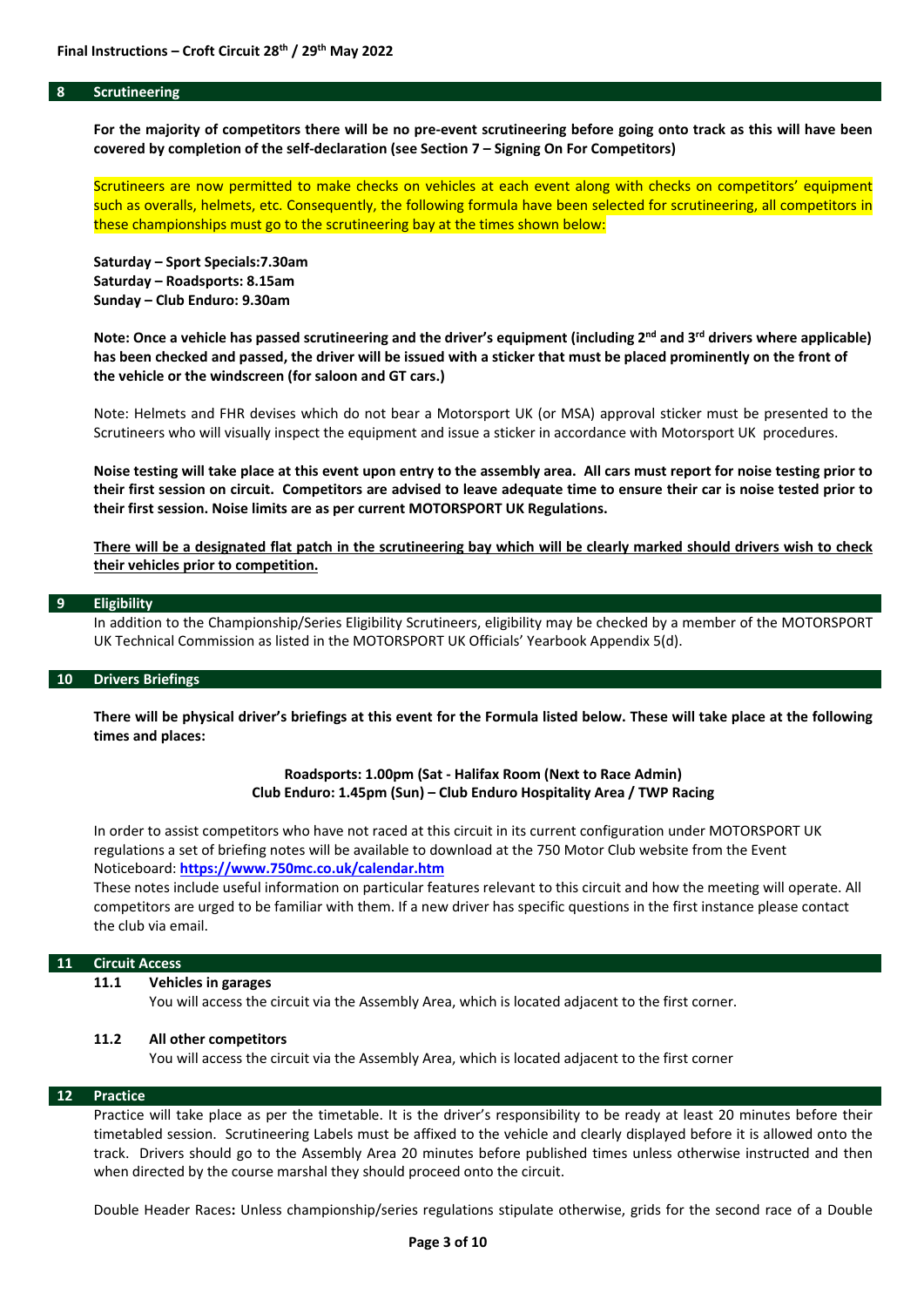# **Final Instructions – Croft Circuit 28th / 29th May 2022**

header event with only one practice session will be based on the second fastest practice times.

#### **13 Race Start Procedure / Grids / Safety Car**

All start procedures will be in accordance with the Championship/Series regulations. It is the competitor's responsibility to ensure that they are ready in good time. Under ideal conditions the racing programme may be brought forward by up to 30 minutes. Grids will be formed as per Championship/Series Regulations and the terms of the Circuit Licence.

Where races are set for a time duration, the Chequered flag will be shown to the race leader the first time he passes the Finish Line after the time has elapsed.

#### **13.1 Standing Start**

Vehicles will be released on to the circuit and will drive to the grid via the cut through immediately after Tower corner. The marshals will direct you to the correct qualification grid position. **For races WITH a Green Flag Lap** (see timetable) once all drivers are stationary there will be a one‐minute countdown; 30 second board and then the cars will be flagged away for the green flag lap. Once this lap has been completed and vehicles are stationary, the 5 second board will be shown, the red lights will be displayed and at some time between 2 and 7 seconds the red lights will switch off – signalling the start of the race. **For races WITH NO Green Flag Lap** after the 30 second board the 5 second board will be shown, the red lights will be displayed and at some time between 2 and 7 seconds the red lights will switch off – signalling the start of the race.

#### **13.2 Rolling Start (Roadsports & Club Enduro)**

Cars will be pre-gridded in the Assembly area then released to the grid via the cut through immediately after Tower corner, there will then be a 1m / 30s countdown followed by the start of the Pace lap behind a Lead Car. Once the Lead Car has returned to the pits the red lights will switch off – signalling the start of the race. Please note that should there be a deterioration of weather conditions from that in qualifying, there will be two laps behind the Lead Car.

Whilst on the Rolling Lap the Lead Car Driver or Observer or a Judge of Fact will assess the grid and if they are not satisfied that the formation is correct, they may elect to do a further Rolling Lap prior to the start to allow drivers to regain their correct positions. If after the Lead Car has pulled into the Pit Lane, the Clerk of the Course judges that the grid is not in good formation as it approaches the Startline, he may leave the Start Lights at Red. In these circumstances, all cars should proceed slowly round the circuit and stop back in position on the grid. The Start procedure will be recommenced at the 1 minute signal. It is the driver's responsibility to insure they are fully aware of the full start procedures in section 2.6 of their Championship Regulations.

The following Championship/Series will use a Rolling Start: Roadsports / Club Enduro

#### **13.3 Safety Car Intervention (ALL PRACTICE SESSIONS & RACES)**

The Clerk of the Course will have the facility for the use of the safety car in ALL practice sessions and races. It is the driver's responsibility to make sure they are fully aware of these regulations. The safety car will access and exit the circuit via the pit lane and safety car boards will be shown from the Start line gantry.

In the event of circuit light failure for either start type the Union/National flag will be used to start all races.

#### **14 End Of Track Session Procedure**

#### **14.1 All Races**

At the end of each track session be it practice or the actual race, all vehicles must slow down after taking the chequered flag and leave the circuit via the Pitlane and then proceed as directed by officials.

#### **14.2 Parc Ferme**

Parc Ferme for all races will be next to Garage #1. Access to parc fermé is restricted to drivers only. Drivers under 18 must be accompanied in parc fermé by the parent or guardian who has signed on for the event. Parc Fermé conditions apply at all times after taking the chequered flag until cars are released by the scrutineers. No work may be carried out on any vehicle without the permission of a scrutineer or official. Failure to comply with the above, or with the instructions of any official, may result in penalties as per C 2.1.1 being applied.

**14.3** At the end of your race, presentations will be carried out in accordance with championship/series regulations Please follow instructions of championship / series coordinators and Formula Reps etc. In the case where the presentation does not take place competitors should report to the Paddock/Race Secretaries office.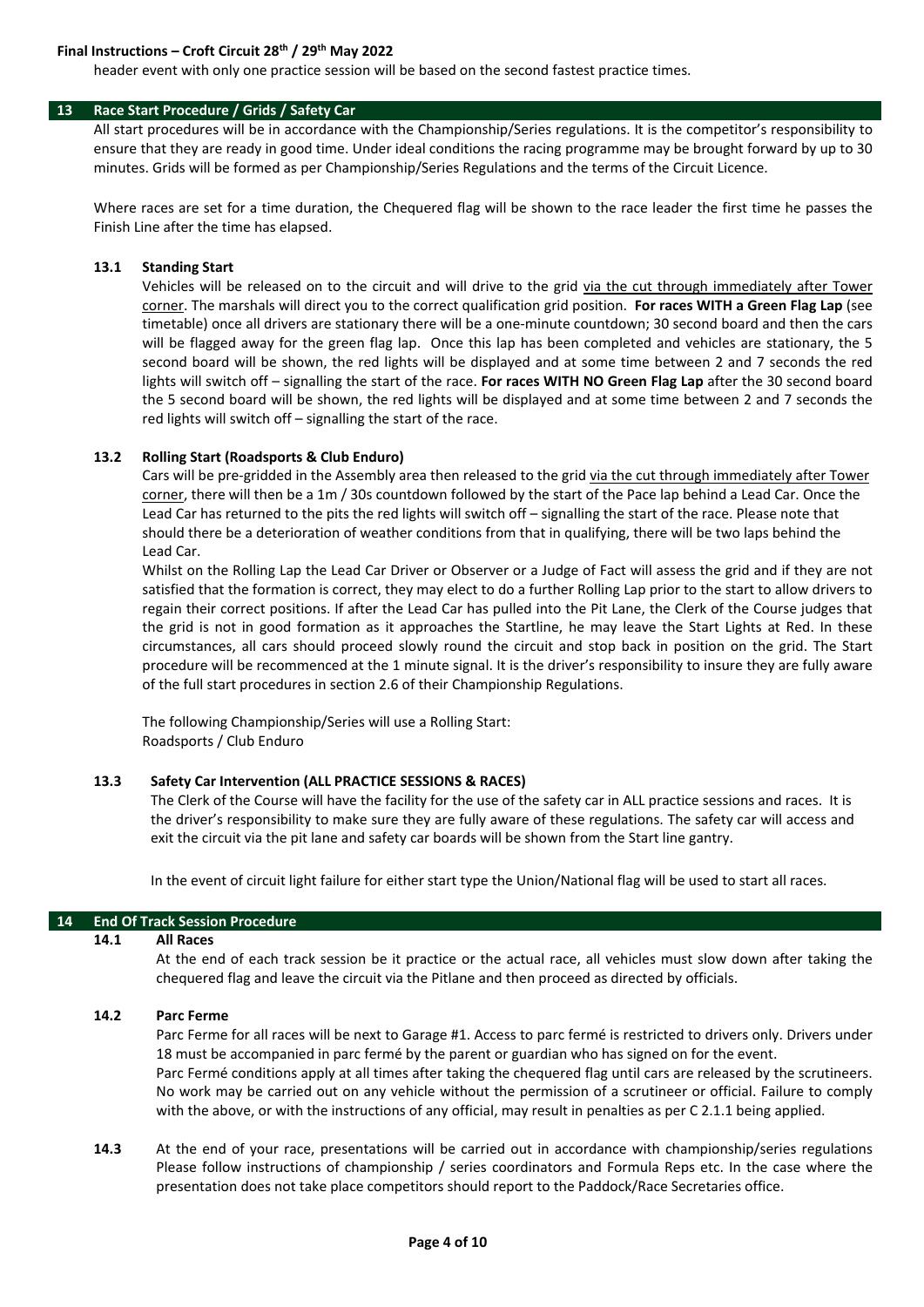#### **15 Judges**

#### Judges may be appointed as MOTORSPORT UK Competitors Yearbook [Q3.1].

#### **16 Race Day Information**

The organisers will try to run the programme as published, but they reserve the right to delay or bring forward event times to suit the conditions of the day. Printed results will not be available and all results will be posted online at : **https://www.theresultslive.co.uk/750‐motor‐club/2022/croft‐may‐28th‐29th**

#### **17 Race Stoppages**

If any race is 'red-flagged' twice, it will be re-scheduled to run as the last race of the day, time permitting.

# **18 Special Circuit Notes**

# **18.1 Paddock**

The roadways within the Paddock Area must be kept clear of all vehicles at all times. It is prohibited to park vehicles so that they are backed up against the Pit Garage doors.

#### **18.2 Illegal Driving**

All competitors are reminded that they are liable to exclusion from the meeting if any person associated with their team who is below the age at which a driving licence may be issued, is seen driving a motor vehicle of any type within the paddock, or any other part of the grounds.

#### **18.3 Animals**

No animals are permitted within the circuit grounds

#### **18.4 Paddock Bikes & Support Vehicles**

In conjunction with the Clubs regulations:

- Excessive speed or riding in a reckless or dangerous manner in areas open or areas available to the public is forbidden.
- Use of Paddock bikes and such equipment by children or someone not holding the appropriate permit/driving licence and relevant insurance policies is forbidden.
- Paddock bikes and such equipment must not be driven in public spectator areas, and the number of passengers must not exceed the number of passenger seats/places provided.

Failure to meet with these requirements may result in removal from the venue.

#### **18.5 Garages/Paddock**

Please can all competitors ensure that they have vacated the paddock and garages by **9pm on Sunday.**

# **18.6 Damage and Recovery from the Circuit**

The club/circuit owners/providers of recovery services cannot be held liable for any damage that is caused in the course of removal of any vehicle from the circuit.

#### **18.7 Security**

All competitors are reminded to lock all vehicles and keep valuables out of site whilst they are away from their paddock area.

# **18.8 Fuel Station**

Fuel including Super Unleaded is available from Toll Bar Garage which is situated on the main Darlington Northallerton Road approx 3 miles towards Northallerton.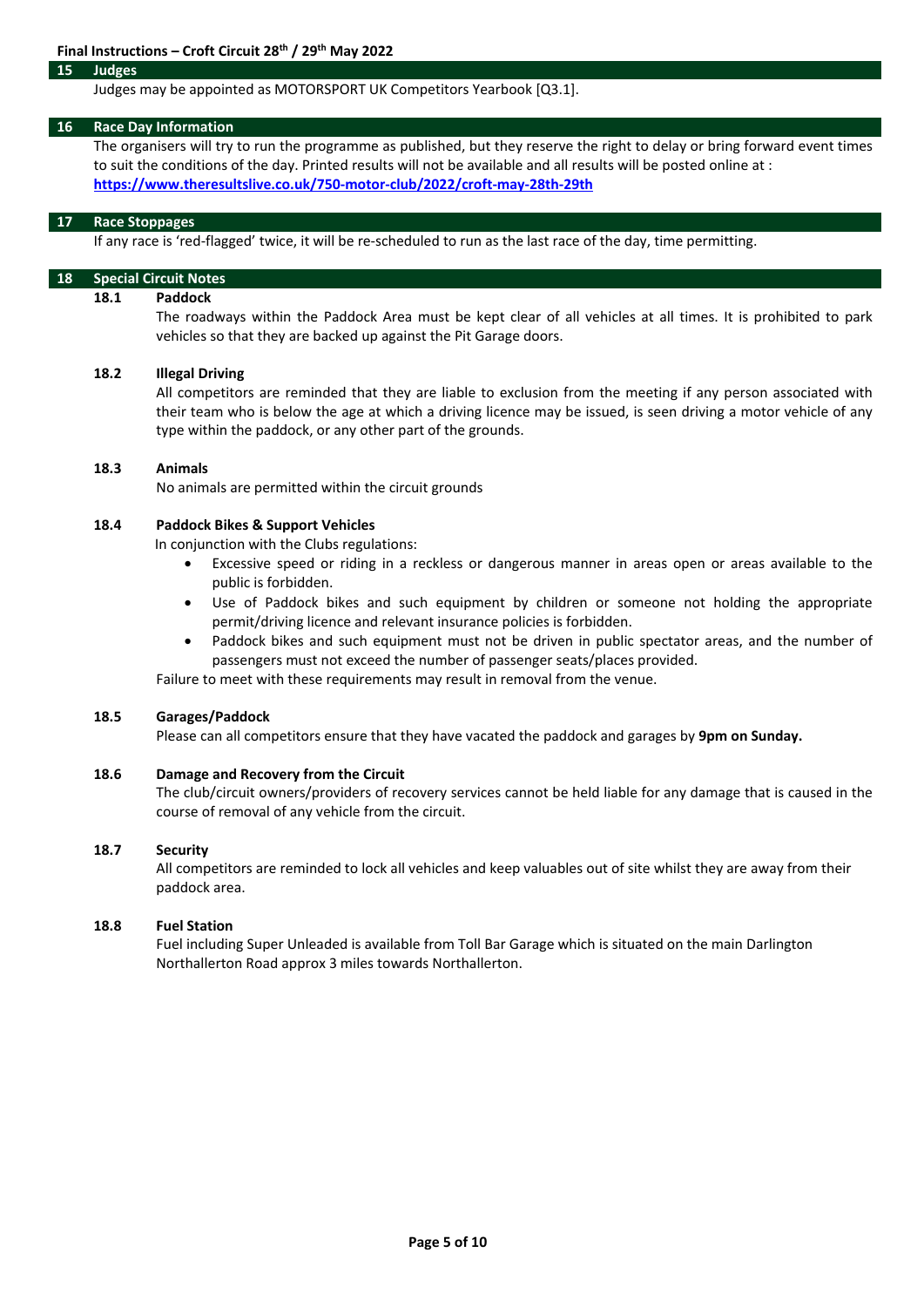



# **19 Circuit Maps**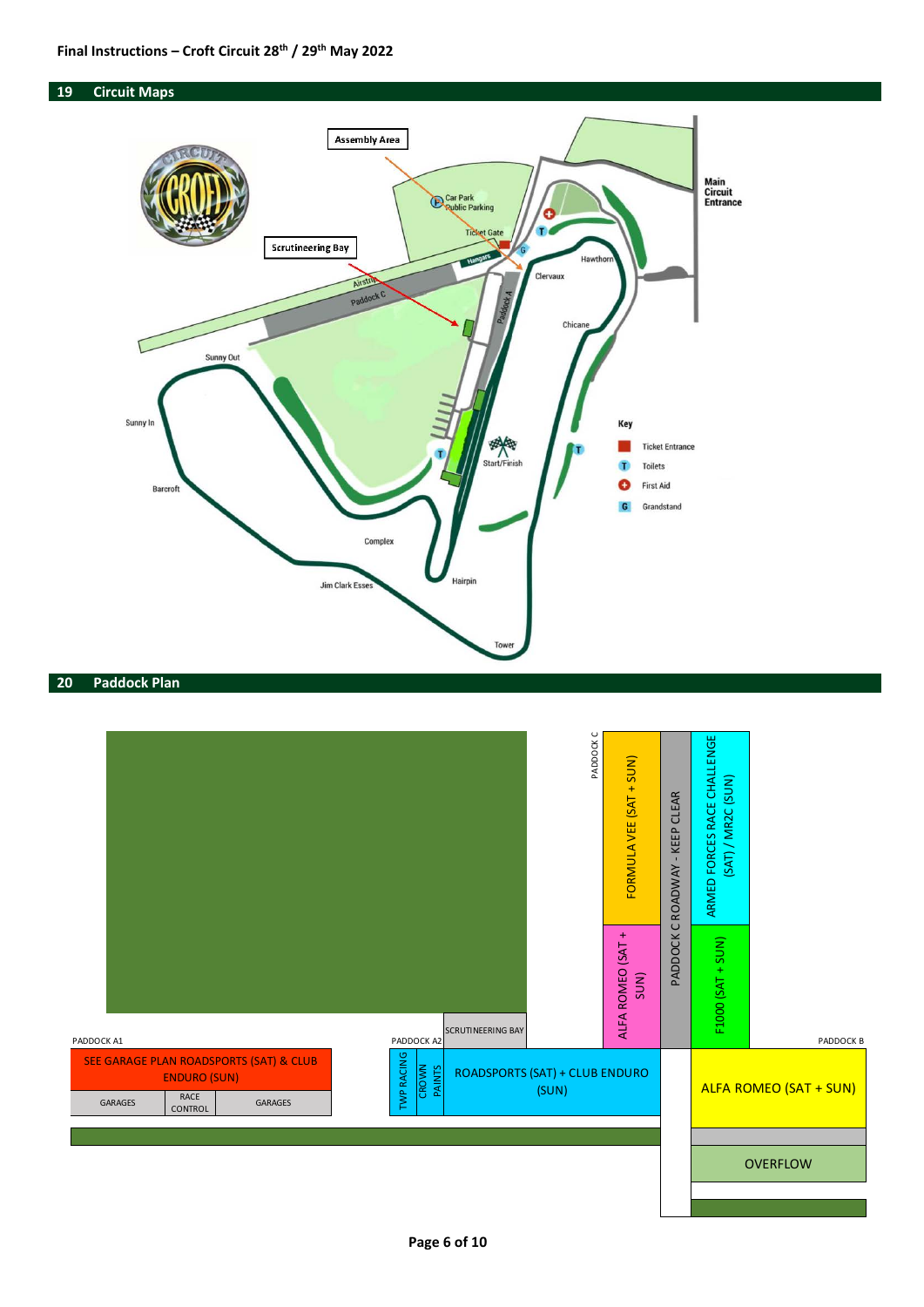# **CROFT CIRCUIT - GARAGE ALLOCATION**

| <b>FRIDAY</b>                                                    | <b>SATURDAY</b><br><b>SUNDAY</b> |                         | <b>GARAGE NUMBER</b>                     |                                          |  |
|------------------------------------------------------------------|----------------------------------|-------------------------|------------------------------------------|------------------------------------------|--|
| S. Bowler                                                        | S. Bowler                        | R. Parkin               | 1                                        |                                          |  |
| A. Baylie                                                        | A. Baylie                        |                         |                                          |                                          |  |
| C. Freeman<br>C. Freeman                                         |                                  | C. Freeman              | $\overline{2}$                           |                                          |  |
| J. Packer<br>J. Packer                                           |                                  | J. Packer               |                                          |                                          |  |
| R. Baker                                                         |                                  | R. Baker                | 3                                        | <b>PIT LANE</b>                          |  |
| L. Handley                                                       |                                  | L. Handley              |                                          |                                          |  |
| C. Coomer                                                        |                                  | C. Coomer               | $\overline{\mathbf{4}}$                  |                                          |  |
| C. Plaskett                                                      |                                  | <b>C. Plaskett</b>      |                                          |                                          |  |
| M. Taylor                                                        |                                  | M. Taylor               | 5                                        |                                          |  |
| M. Dark                                                          |                                  | M. Dark                 |                                          | <b>OPEN BLOCK OF</b><br><b>4 GARAGES</b> |  |
| S. Hutchinson                                                    | S. Hutchinson                    | <b>S. Hutchinson</b>    | 6                                        |                                          |  |
|                                                                  | L. Bidgway                       | J. Oswick<br>L. Bidgway |                                          |                                          |  |
|                                                                  | M. Weymouth                      | P. Clark                | $\overline{7}$                           |                                          |  |
| R. Boston                                                        | R. Boston                        | R. Boston               |                                          |                                          |  |
|                                                                  | W. Stacey                        | <b>W. Stacey</b>        | 8                                        |                                          |  |
|                                                                  |                                  |                         | <b>Halifax Room</b>                      |                                          |  |
|                                                                  |                                  |                         |                                          |                                          |  |
|                                                                  | OFFICALS CAR PARK DO NOT USE     |                         | <b>Whitley Room - Race Administraion</b> | <b>PIT LANE</b>                          |  |
|                                                                  |                                  |                         |                                          |                                          |  |
|                                                                  |                                  |                         | <b>Control Building</b>                  |                                          |  |
| <b>B.</b> Edwards                                                | <b>B.</b> Edwards                | S. Hewson               | 9                                        |                                          |  |
| <b>M. Edwards</b>                                                | <b>M. Edwards</b>                | <b>G. Price</b>         |                                          |                                          |  |
| A. Marston                                                       | A. Marston                       | <b>A. Marston</b>       | 10                                       | <b>OPEN BLOCK OF</b>                     |  |
| <b>M. Higgins</b>                                                | M. Higgins                       | R. Meredith             |                                          | <b>4 GARAGES</b>                         |  |
|                                                                  | R. Baptiste                      | R. Baptiste             | 11                                       |                                          |  |
| J. Mawdsley                                                      | J. Mawdsley                      | J. Mawdsley             |                                          |                                          |  |
| M. Hampson<br>M. Hampson<br>M. Hampson<br>M. Gadsby<br>M. Gadsby |                                  |                         | 12                                       |                                          |  |
| P.Knibb                                                          | P. Knibb                         | P. Knibb                |                                          |                                          |  |
| M. Downie                                                        |                                  | <b>M. Downie</b>        | 13                                       |                                          |  |
|                                                                  | <b>M. Tidmarsh</b>               | <b>M. Tidmarsh</b>      |                                          |                                          |  |
| P. Browes                                                        |                                  | P. Browes               | 14                                       | <b>OPEN BLOCK OF</b>                     |  |
| J. McBride<br>K. Mconomy                                         |                                  | J. McBride              |                                          | <b>4 GARAGES</b>                         |  |
| K. Mconomy                                                       | P. Moulsdale                     | P. Moulsdale            | 15                                       |                                          |  |
| W. Beech                                                         |                                  | W. Beech                |                                          |                                          |  |
| J. Williams                                                      |                                  | J. Williams             | 16                                       |                                          |  |
| J. Munday                                                        | J. Munday                        | J. Ramsden              |                                          |                                          |  |
|                                                                  | C. Jones                         | C. Jones                | 17                                       |                                          |  |
| C. Gillespie                                                     |                                  | C. Gillespie            | 18                                       |                                          |  |
| S. Cheetham                                                      |                                  | S. Cheetham             |                                          | <b>OPEN BLOCK OF</b>                     |  |
| P. Dryburgh                                                      | P. Dryburgh                      | P. Dryburgh             | 19                                       | <b>4 GARAGES</b>                         |  |
| J. Banks                                                         | J. Banks                         | G. Kelly                |                                          |                                          |  |
| N. Drought                                                       | D. Jude                          | N. Drought              | 20                                       |                                          |  |
| L. Harrison                                                      | L. Harrison                      | R. Fenwick              |                                          |                                          |  |

**Roadsports & Club Enduro:**

The number of available garages at Croft cannot accommodate all entries in Roadsports & Club Enduro (teams competing in both and/or testing have been prioritised to minimize movement in the paddock.) If you have been allocated a garage, please be prepared to share it with another competitor and consequently please be considerate with support vehicles trailers and equipment as conditions will be cramped. Teams not wishing to utilise the garages may setup in Paddock A2 and will be allocated an area of the pitlane to use for their pitstops. If a team needs the garage plan changing (if they are sharing crew **etc with another team for example) please email giles@750mc.co.uk in advance of the event.**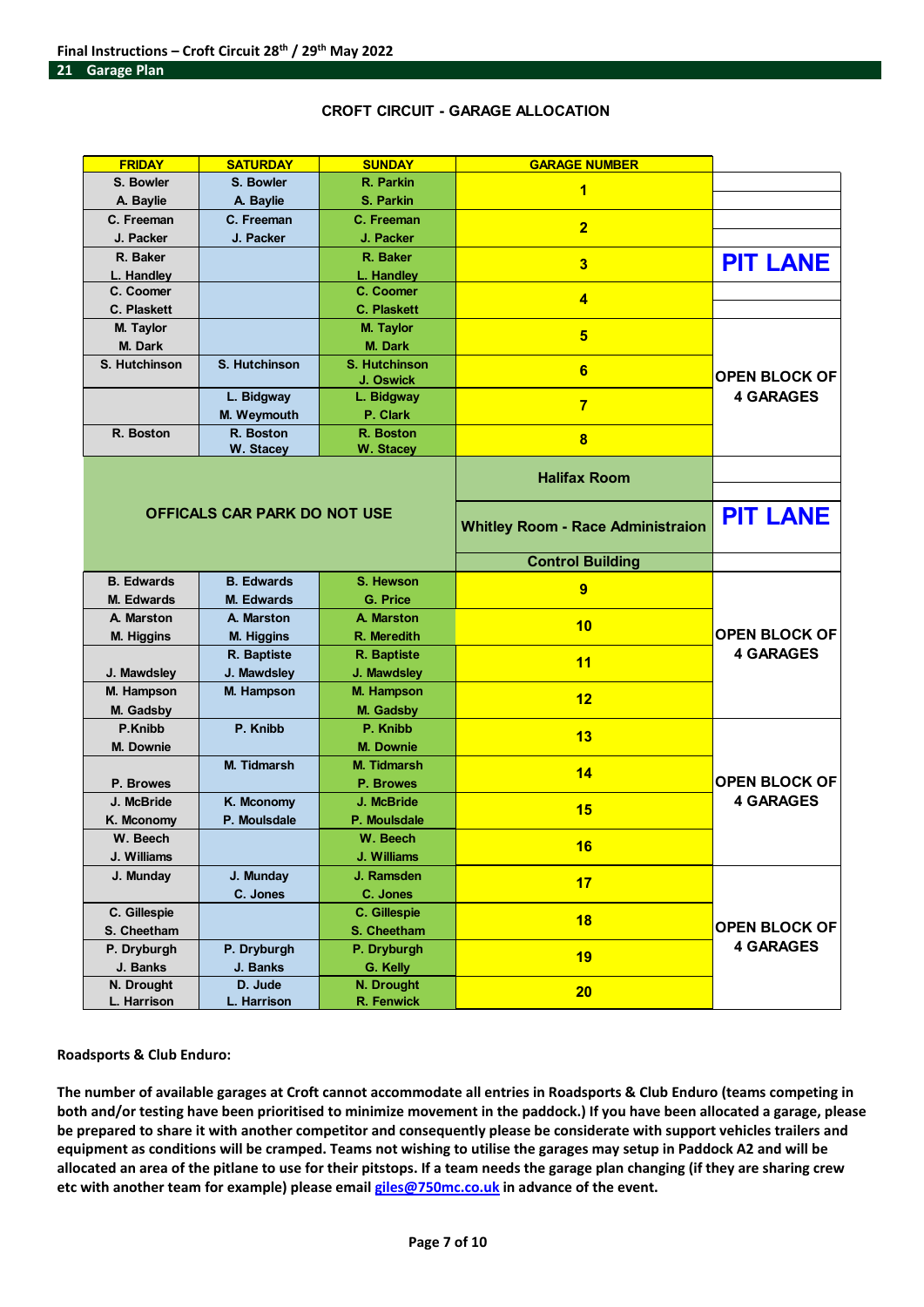| Saturday     |                                                            |                   |             |            |  |  |
|--------------|------------------------------------------------------------|-------------------|-------------|------------|--|--|
|              | Practice (all 15min sessions, except Roadsports - 25 mins) | <b>Scrutineer</b> | <b>Time</b> | <b>GFL</b> |  |  |
|              | 1 Armed Forces Race Challenge                              | n/a               | 9.30        | n/a        |  |  |
|              | 2 Protech Shocks Sport Specials Championship               | 7.30              | 9.50        | n/a        |  |  |
|              | 3 Swallow Hill Homes F1000 Championship                    | n/a               | 10.15       | n/a        |  |  |
| 4            | Heritage Parts Centre Formula Vee Championship             | n/a               | 10.35       | n/a        |  |  |
| 5            | Tegiwa Roadsports Series                                   | 8.15              | 11.00       | n/a        |  |  |
|              | 6 Hitek Electronics Alfa Romeo Championship                | n/a               | 11.30       | n/a        |  |  |
|              | <b>Races</b>                                               | <b>Duration</b>   | <b>Time</b> | <b>GFL</b> |  |  |
| 1            | Armed Forces Race Challenge                                | 20mins            | 11.55       | <b>GFL</b> |  |  |
|              | 2 Protech Shocks Sport Specials Championship               | 15mins            | 12.30       |            |  |  |
|              | <b>Lunchbreak</b>                                          |                   |             |            |  |  |
| $\mathbf{3}$ | Swallow Hill Homes F1000 Championship                      | 15mins            | 1.45        | <b>GFL</b> |  |  |
| 4            | Heritage Parts Centre Formula Vee Championship             | 15mins            | 2.15        | <b>GFL</b> |  |  |
| 5            | Tegiwa Roadsports Series                                   | 45mins            | 2.45        | <b>GFL</b> |  |  |
|              | 6 Hitek Electronics Alfa Romeo Championship                | 20mins            | 3.45        | <b>GFL</b> |  |  |
|              | 7 Armed Forces Race Challenge                              | 20mins            | 4.20        | <b>GFL</b> |  |  |
|              | 8 Protech Shocks Sport Specials Championship               | 20mins            | 4.55        |            |  |  |
| 9            | Swallow Hill Homes F1000 Championship                      | 15mins            | 5.20        | <b>GFL</b> |  |  |
|              | Sunday                                                     |                   |             |            |  |  |
|              | Practice (7 - 15 minutes, 8 - 30 minutes)                  | <b>Scrutineer</b> | <b>Time</b> | <b>GFL</b> |  |  |
|              | 7 Toyota MR2 Championship                                  | n/a               | 12.00       | n/a        |  |  |
|              | 8 Tegiwa Club Enduro Championship                          | 9.30              | 12.20       | n/a        |  |  |
|              | <b>Races</b>                                               | <b>Duration</b>   | <b>Time</b> | <b>GFL</b> |  |  |
|              | 10 Heritage Parts Centre Formula Vee Championship          | 15mins            | 1.00        | <b>GFL</b> |  |  |
| 11           | Toyota MR2 Championship                                    | 15mins            | 1.30        |            |  |  |
|              | 12 Swallow Hill Homes F1000 Championship                   | 15mins            | 1.55        | <b>GFL</b> |  |  |
| 13           | Hitek Electronics Alfa Romeo Championship                  | 20mins            | 2.25        | <b>GFL</b> |  |  |
| 14           | Toyota MR2 Championship                                    | 15mins            | 3.00        |            |  |  |
|              | 15 Tegiwa Club Enduro Championship                         | 125mins           | 3.25        | <b>GFL</b> |  |  |





**Entry List**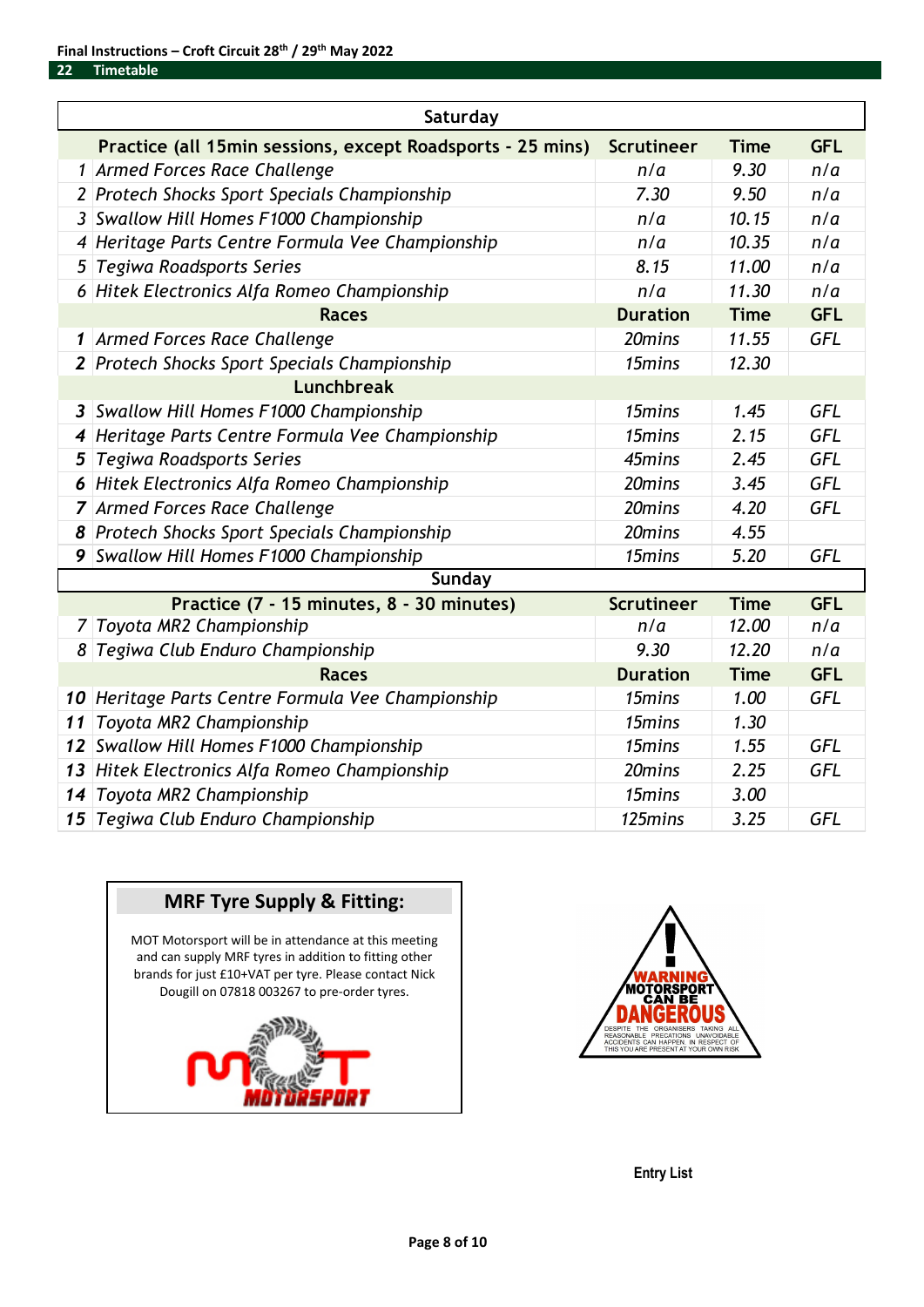|                       |             | Final Instructions - Croft Circuit 28 <sup>th</sup> / 29 <sup>th</sup> May 2022 |                |                    |                           |
|-----------------------|-------------|---------------------------------------------------------------------------------|----------------|--------------------|---------------------------|
| <b>Roadsports</b>     |             |                                                                                 | 76             | С                  | David Hughes              |
| 2                     | Β           | Mike Rayner                                                                     | 77             | B                  | <b>Brad Snow</b>          |
| 4                     | В           | John Munday                                                                     | 79             | C                  | Sylvia Mutch              |
| 5                     | В           | Jonathan Packer                                                                 | 88             | B                  | Martin Buckland           |
| 8                     | В           | <b>Matthew Tidmarsh</b>                                                         |                |                    |                           |
| 9                     | B           | Rob Boston                                                                      | Alfa Romeo     |                    |                           |
| 10                    | Α           | Josh Lawton                                                                     | 5              | V6                 | Graham Seager             |
| 12                    | B           | Liam Crilly                                                                     | 9              | <b>TS</b>          | <b>Richard Ford</b>       |
| 14                    | B           | Chris Freeman                                                                   | 14             | M                  | Andy Page                 |
| 16                    | B           |                                                                                 | 23             | <b>TS</b>          | James Ford                |
|                       | B           | Phil Dryburgh                                                                   | 33             | <b>TS</b>          |                           |
| 17                    |             | Jake Fraser-Burns                                                               |                |                    | <b>Toby Broome</b>        |
| 18                    | Α           | Simon Mauger (2nd Res.)                                                         | 75             | V <sub>6</sub>     | <b>Thomas Hill</b>        |
| 21                    | Α           | Keir McConomy                                                                   | 80             | V <sub>6</sub>     | Andy Inman                |
| 22                    | D           | Chris Fantana                                                                   | 97             | V <sub>6</sub>     | Gabriele laccarino        |
| 24                    | В           | Hugo Holmes                                                                     | 100            | <b>TS</b>          | Robin Hall                |
| 27                    | C           | Emma Dawson / Steven Thomson                                                    | 156            | M                  | Scott Austin              |
| 29                    | Α           | Matthew Weymouth                                                                |                |                    |                           |
| 32                    | Α           | Leon Bidgway                                                                    | F1000          |                    |                           |
| 37                    | Α           | Andy Marston / Brett Evans                                                      | 3              |                    | <b>Thomas Westworth</b>   |
| 44                    | D           | Jez Banks / Mark Burton                                                         | 5              |                    | Robert Welham             |
| 49                    | Α           | William Stacey (1st Res.)                                                       | 8              |                    | Dan Clowes                |
| 53                    | Α           | Jonathan Weston-Taylor / Andy Hiley                                             | 12             |                    | <b>Thomas Gadd</b>        |
| 58                    | C           | Neville Jones / Christopher Jones                                               | 14             |                    | Adam Walker               |
| 63                    | В           | John Mawdsley                                                                   | 24             |                    | Victor Neumann            |
| 66                    | Α           | Daniel Jude                                                                     | 26             |                    | Murfie Aldridge           |
| 69                    | Α           | Matthew Hampson / Andy Schulz                                                   | 33             |                    | <b>Robert Bailey</b>      |
| 73                    | B           | <b>Bailey Edwards</b>                                                           | 37             |                    | Ben Powney                |
| 74                    | B           | Michael Edwards                                                                 | 41             |                    | <b>Billy Styles</b>       |
| 76                    | C           | Michael Downie                                                                  | 42             |                    | Paul Butcher              |
| 80                    | В           | David Aspden                                                                    | 44             |                    | Alok Iyengar              |
| 92                    | Α           | Philip Knibb                                                                    | 56             |                    | Lee Morgan                |
| 95                    | B           |                                                                                 | 65             |                    | <b>Matthew Booth</b>      |
|                       | C           | Andy Baylie                                                                     | 66             |                    |                           |
| 98                    |             | Rory Baptiste                                                                   |                |                    | Max Windheuser            |
| 100                   | B           | Lewis Harrison / Chris Valentine                                                | 67             |                    | Andrew Wheals             |
| 101                   | Α           | Matthew Higgins                                                                 | 69             |                    | <b>Edward Falkingham</b>  |
| 111                   | C           | Ed Turner                                                                       | 70             |                    | Sebastian Malcolm         |
| 119                   | B           | David Pickup                                                                    | 73             |                    | Kayleigh Cole             |
| 135                   | B           | Steve Hutchinson / Jak Kitchener                                                | 80             |                    | Dan Gore                  |
| 138                   | Α           | Peter Moulsdale / Stephen Kent (3rd Res.)                                       | 83             |                    | Matthew Higginson         |
| 169                   | С           | Aaron Cooke                                                                     | 88             |                    | <b>Mark Betts</b>         |
| 198                   | C           | Justin Cooper                                                                   | 95             |                    | David Tagg                |
| 211                   | Α           | Giles Kirk                                                                      | 98             |                    | Alex Tuzzeo               |
| 316                   | C           | Ivor Mairs                                                                      |                |                    |                           |
| 666                   | B           | Samantha Bowler                                                                 |                | <b>Formula Vee</b> |                           |
|                       |             |                                                                                 | 1              | B                  | James Harridge            |
| <b>Sport Specials</b> |             |                                                                                 | $\overline{c}$ |                    | Daniel Hands              |
| 4                     | A           | Lewis Ward                                                                      | 3              |                    | lan Jordan                |
| 7                     | $\mathsf C$ | <b>Stewart Mutch</b>                                                            | 6              |                    | <b>Tim Probert</b>        |
| 10                    | Α           | Nigel Brown                                                                     | $\overline{7}$ |                    | <b>Richard Walsh</b>      |
| 11                    | Α           | Paul Collingwood                                                                | 8              | B                  | David Harridge            |
| 15                    | Α           | Clive Hudson                                                                    | 10             | B                  | <b>Bill Garner</b>        |
| 17                    | Α           | Paul Boyd                                                                       | 11             |                    | <b>Ben Cressey</b>        |
| 26                    | B           | Alan Robinson                                                                   | 13             | B                  | Rachel Swain              |
| 27                    | B           | Andrew Hayward                                                                  | 16             |                    | James Madden              |
| 30                    | B           | <b>Stuart Thompson</b>                                                          | 17             | B                  | <b>Elliot Mason</b>       |
| 38                    | B           | <b>Bridgette Smart</b>                                                          | 21             |                    | Adam Zieba                |
| 42                    | C           | Darren Griffin                                                                  | 22             |                    | John Cressey              |
| 46                    | B           | <b>Warren Vessey</b>                                                            | 33             |                    | Matt Harbot               |
|                       |             |                                                                                 |                |                    |                           |
| 53                    | Α           | Andy Hiley                                                                      | 34<br>41       | B                  | Allen McKenna             |
| 56                    | А           | Gary Goodyear                                                                   |                |                    | Andrew Cooper             |
| 58                    | C           | Micky Scott                                                                     | 42             | B                  | James Huckle              |
| 64                    | Α           | Anton Landon                                                                    | 43             |                    | Vaughn Jones              |
| 65                    | B           | Martyn Hayward                                                                  | 44             | B                  | Stephen Bailey (2nd Res.) |
| 70                    | B           | <b>Trevor Harber</b>                                                            | 47             | B                  | Matt Topham               |
| 72                    | B           | David Barrow                                                                    | 50             |                    | Steve Ough                |